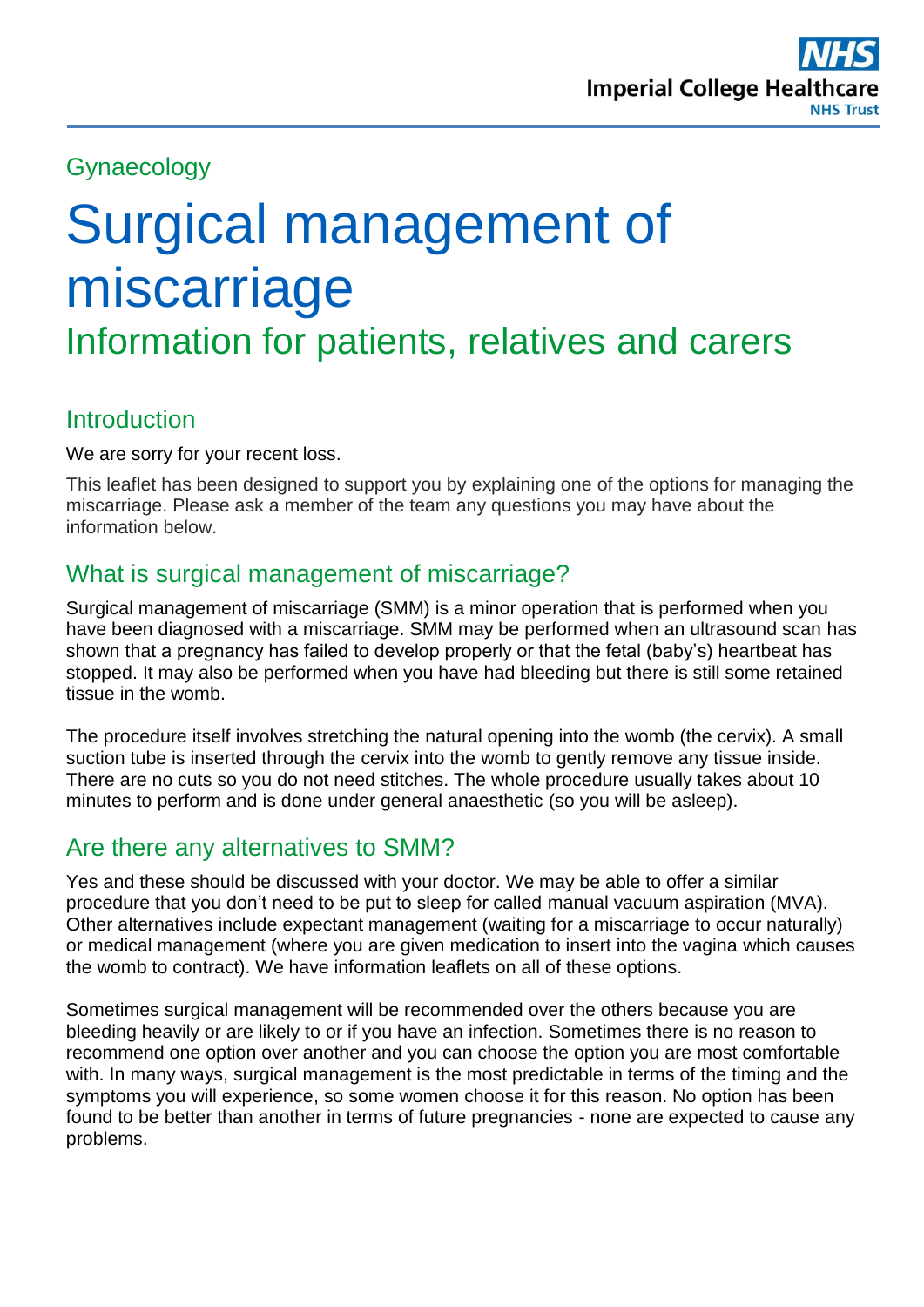## Is there anything I should do to prepare for SMM?

Your doctor will ask you to sign a consent form to give us permission to perform surgery. This is to make sure that you understand why we have advised you to have the operation and any risks associated with it. We will also ask you some questions about what you would like us to do with the remains of the pregnancy and ask you to sign a form (a 'sensitive disposal' form) so that we can carry out your wishes.

If we haven't already done so, we will take blood tests to check your haemoglobin level (to check that you are not very anaemic) and your blood group (to check if your blood group is Rhesus negative, in which case you will need an injection after the procedure).

If your procedure is in the morning, please do not have anything to eat or drink (not even sweets or chewing gum) after 02.00 on the morning of your operation. If your procedure is in the afternoon, please do not have anything to eat or drink (not even sweets or chewing gum) after 07.00 on the morning of your operation. You can drink water up to two hours before your operation.

We will give you a gown to wear but you may feel more comfortable if you bring a dressing gown to wear on top while you are waiting. Do not bring any valuables with you. Bring any medications that you take regularly with you, as well as your next of kin's telephone number.

# What should I expect on the day of my operation?

If you have not already signed a consent form or a sensitive disposal form the doctor will go through this with you on the morning of the procedure. The anaesthetist will see you before the operation to discuss the general anaesthetic. We will then ask you to change into a hospital gown and remove any jewellery, contact lenses, glasses or dentures.

Some women will have been asked to use a tablet called misoprostol, which is inserted into the vagina to help soften the cervix, making the operation easier to perform. You can do this yourself or the doctor can insert it for you. This is usually done soon after you arrive at the hospital as it takes about two hours to start working.

We aim to begin the operation as soon as possible after your arrival, however, due to unforeseen medical emergencies elsewhere in the hospital, there may be a delay.

When it's time, a member of the nursing staff will escort you to where the procedure will take place. A cannula (a small tube into your vein) will be inserted to give you the medication required for general anaesthesia. The whole procedure takes approximately 10 minutes to perform. If you are put to sleep, it will feel a lot longer for you (and anyone waiting to hear from you) because of the time it takes to fully wake up after a general anaesthetic.

## What happens after the operation?

The nursing staff will monitor you regularly to make sure you are recovering well from your operation. If you have been asleep for the operation, you will feel very drowsy initially. You can have something to eat and drink when you feel well enough to do so. It is important that you are able to pass urine after the operation; if you are having difficulties please let us know. You should then be able to go home, providing you have someone to pick you up.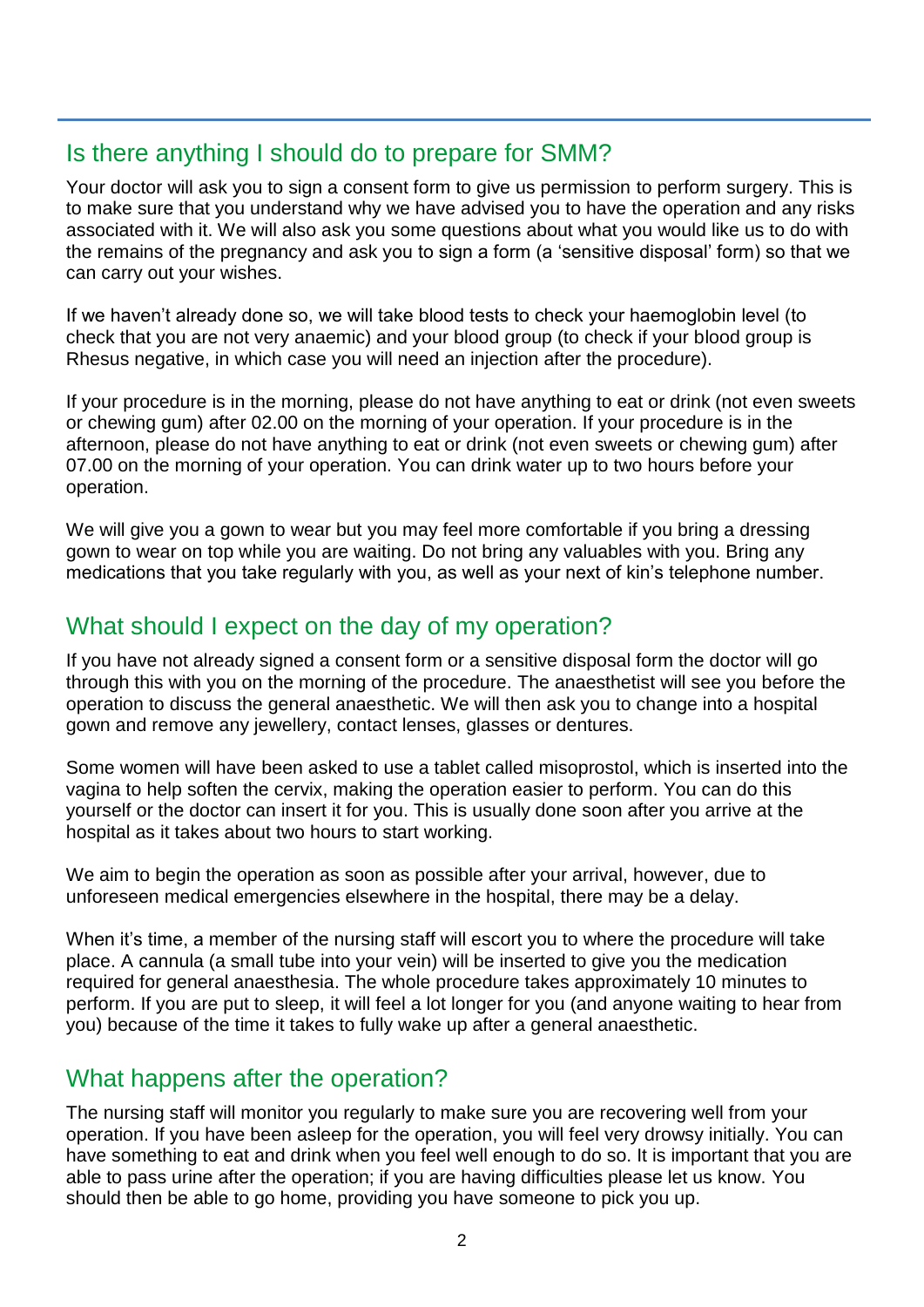If your blood group is rhesus negative, we recommend that you have an injection of 'Anti-D' after your surgery. This is to stop you forming antibodies which can have consequences for future pregnancies. We also usually give you antibiotic tablets to take (in addition to an antibiotic suppository which is given before you wake up).

## What happens after I go home?

You need someone who can stay with you overnight. Because some of the anaesthetic stays in your system for a while you should not drive or cycle, operate machinery, drink alcohol or take any sleeping tablets, make any important decisions or sign any legal documents, participate in sports or do any heavy work or lifting for the next 24 hours.

You may feel slight discomfort similar to period pain for 1-2 days and we advise you to take paracetamol or ibuprofen during this time.

You may have some vaginal bleeding or a brownish discharge which can last up to 2 weeks. It might be heavier than your normal period. You should not use tampons or have sex during this time.

We don't ordinarily arrange to see you again but ask you to phone us if you have any concerns, or if your bleeding carries on for more than 2 weeks.

We will usually suggest that a small amount of tissue is looked at under the microscope (to exclude a rare complication called a molar pregnancy). It is important to realise that this does not tell us the reason why you miscarried.

# What are the disadvantages and risks of having SMM?

How you choose to manage your miscarriage is very personal. Some women will prefer the fact that surgical management is predictable in its timing and in hospital, while others will see this as a disadvantage and prefer to do things in a way they feel is more natural.

All management options for miscarriage and all operations have potential risks. SMM is generally very safe but the potential risks include:

#### **Infection**

Sometimes, infection can occur after SMM (4 in 100 cases). The signs include:

- raised temperature
- flu-like symptoms
- offensive smelling (smelly) discharge
- worsening stomach pain
- bleeding that gets heavier rather than lighter

You should seek medical advice if you experience any of these symptoms after the operation. Treatment is with a course of antibiotics. You may need to be admitted to hospital.

#### **Extremely heavy bleeding**

In 1 in 200 cases there may be very heavy bleeding. This may mean you will need a blood transfusion (1-2 in 1000 cases).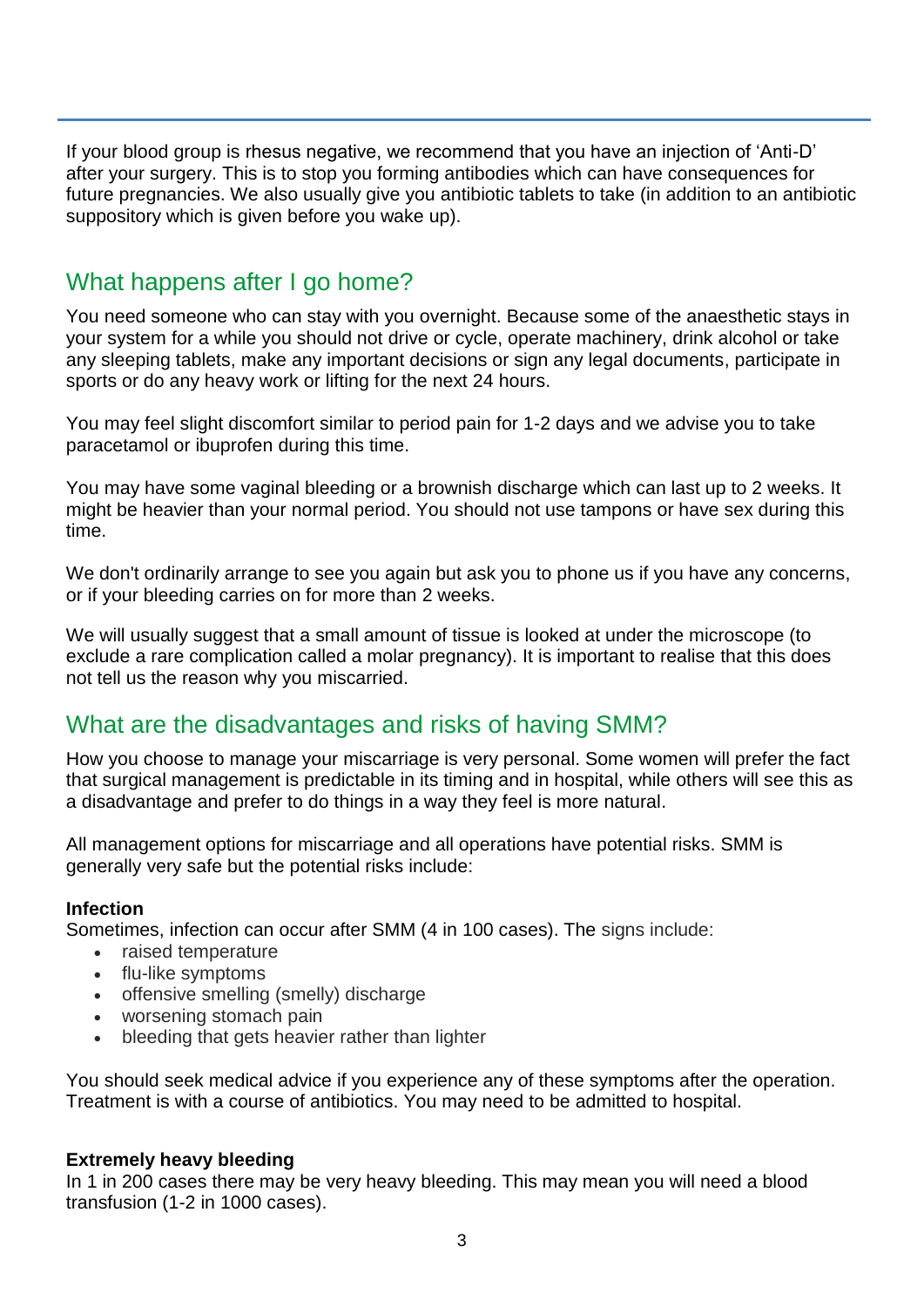#### **Retained tissue**

After the operation, there may still be some retained tissue (up to 5 in 100 cases). We aim to remove this completely during the operation but it is important to be very gentle and, occasionally, the uterus may not be completely emptied as a result. Retained tissue after surgery may pass naturally but it can cause prolonged and heavy bleeding and may require further surgery. We ask you to contact us if your bleeding continues for more than two weeks after the procedure.

#### **Perforation**

Rarely (up to 1 in 1000 cases), we may unintentionally make a small hole in the uterus. If this happens we will need to insert a telescope (laparoscope) into your belly button to have a look inside and make sure there is no bleeding or damage to organs in your abdomen, such as the bladder or bowel. In most cases there is no significant problem but we would often keep you in hospital overnight for observation. In very rare cases, serious damage can occur and we would need to make a bigger cut in your abdomen to correct the problem. In this case you would be in the hospital for 5-7 days.

#### **Asherman's syndrome**

A rare condition called Asherman's syndrome [\(www.ashermans.org\)](http://www.ashermans.org/) can occur following a SMM. With this condition scar tissue forms causing the front and back walls of the uterus to stick to one another. It is more common in women following childbirth and in women who had a SMM at more than 12 weeks of pregnancy. Symptoms include an absence of periods 2-3 months after a SMM. Women may also have pre-menstrual symptoms but no menstruation. We must stress that this condition is rare and treatable. If you think this may be happening to you, please see your GP.

## When will things get back to normal?

You can return to work as soon as you feel ready and able to. The time this takes will vary from woman to woman. You can self-certify absence from work for 7 days: after this, you should speak to your GP if you need a fit note.

Most women will have another period approximately 6 weeks after their procedure. It might be slightly heavier than usual. If you tend to have a slightly irregular or long cycle, then it may take a little longer for your periods to return. If your period does not return, you might be pregnant again, so perform a pregnancy test.

You can start trying for a pregnancy as soon as you feel ready to. We advise waiting until after your next normal period, in part so that we can better estimate the likely date of conception and time scans in that pregnancy. If you are planning to try for another pregnancy, we suggest you continue taking folic acid (400 mcg once each day).

After a miscarriage, you are likely to feel sad. Sometimes these feelings make it difficult to do the things you would normally do and continue for longer than you (and those close to you) expect it to. Your partner may also find things difficult to deal with emotionally. You may find the support groups at the end of this leaflet helpful. You may also want to speak to your GP who can refer you for further support or treatment.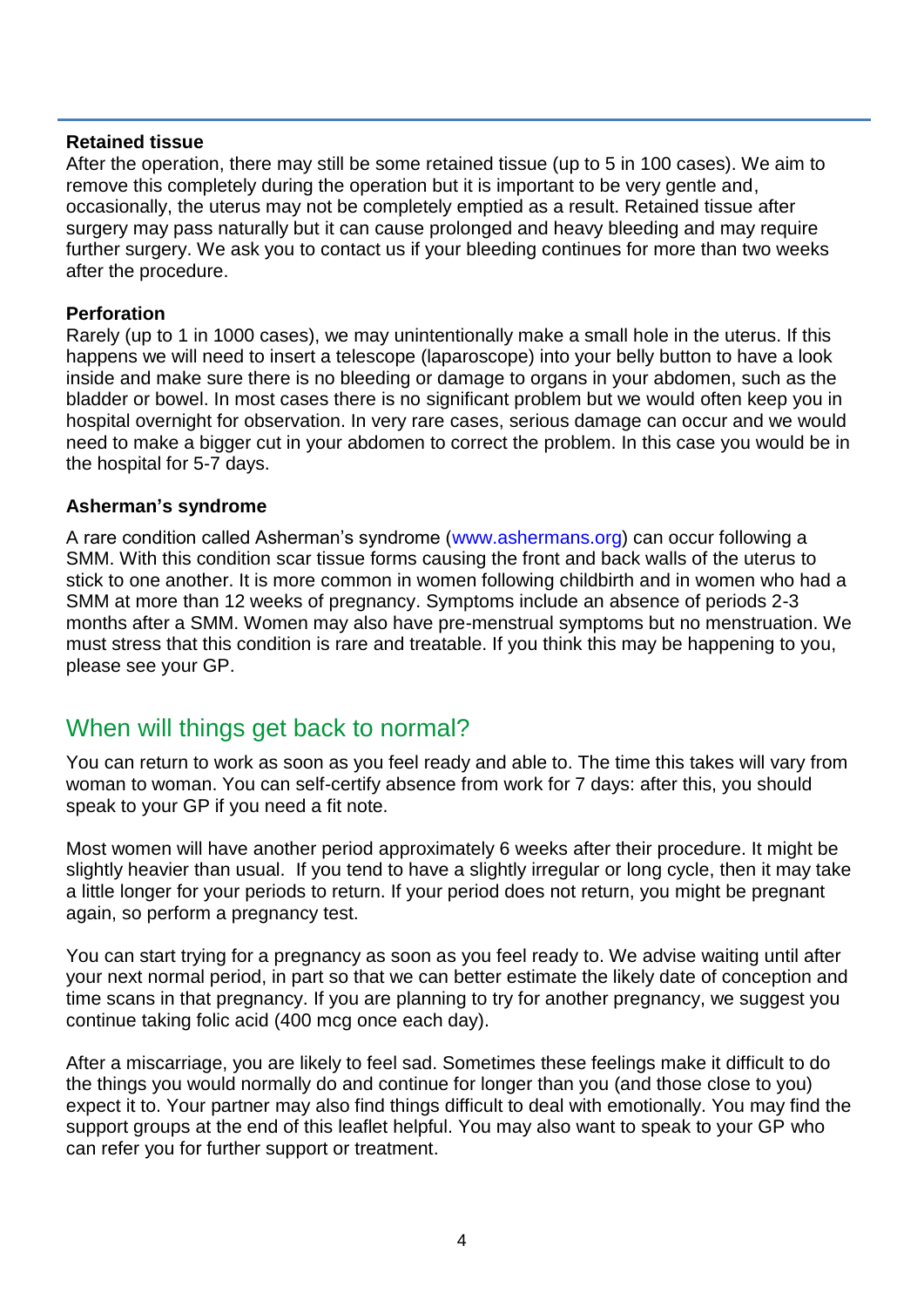## Who can I contact for further information?

The gynaecology emergency room (GER) at St Mary's Hospital: 020 3312 2185 (09.00 - 17.00, Monday to Friday).

The early pregnancy assessment unit (EPAU) at Queen Charlotte's & Chelsea Hospital: 020 3313 5131 (09.00 - 16.30, Monday to Friday).

Out of hours, you should go to the A&E department at St Mary's Hospital for assessment. If you need urgent medical advice out of hours, you should phone the hospital switchboard on 020 3312 6666 and ask to be put through to the on-call gynaecology registrar or senior house officer (SHO). Please note that due to other emergencies in the hospital, they may not always be able to take your call immediately.

You can access all of our gynaecology leaflets here: [www.imperial.nhs.uk/our-services/gynaecology/patient-information](http://www.imperial.nhs.uk/our-services/gynaecology/patient-information)

## Where can I access other support?

Monthly pregnancy loss support groups meet at Hammersmith Hospital which you are welcome to attend. You can find details here:

[www.miscarriageassociation.org.uk/how-we-help/support-groups/](http://www.miscarriageassociation.org.uk/how-we-help/support-groups/)

You may also find the following organisations helpful:

- **The Miscarriage Association** Telephone: 01924 200 799 [www.miscarriageassociation.org.uk](https://www.miscarriageassociation.org.uk/)
- **Tommy's Pregnancy Helpline**: 0800 0147 800 (09.00 17.00, Monday to Friday)

## How do I make a comment about my visit?

We aim to provide the best possible service and staff will be happy to answer any of the questions you may have. If you have any **suggestions** or **comments** about your visit, please either speak to a member of staff or contact the patient advice and liaison service (**PALS**) on **020 3313 0088** (Hammersmith and Queen Charlotte's & Chelsea hospitals), or **020 3312 7777** (St Mary's). You can also email PALS at [imperial.pals@nhs.net](mailto:imperial.pals@nhs.net) The PALS team will listen to your concerns, suggestions or queries and is often able to help solve problems on your behalf.

Alternatively, you may wish to complain by contacting our complaints department: Complaints department, fourth floor, Salton House, St Mary's Hospital, Praed Street London W2 1NY

Email: [ICHC-tr.Complaints@nhs.net](mailto:ICHC-tr.Complaints@nhs.net)

Telephone: **020 3312 1337 / 1349**